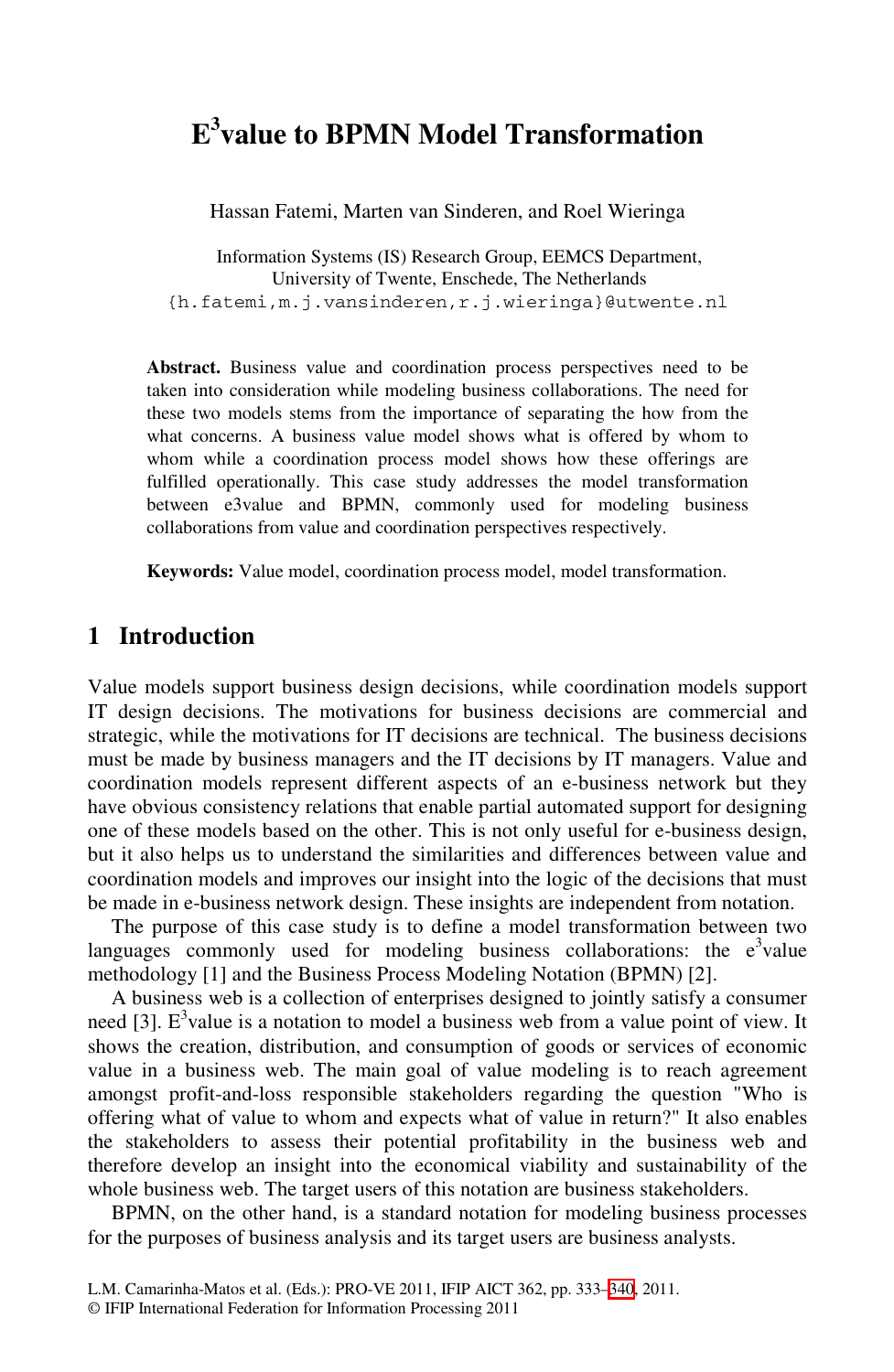Business value models have different goals and concepts compared to process models [4]. Nevertheless they should be consistent with each other because they both refer to the same system. A lot of researches have been done regarding generating one of the models based on the other [5-9] and checking their consistency [10-12].

In [9] we have proposed a stepwise and pattern-based method for generating a coordination model from a value model. In our transformation method, we start by finding value patterns in the value model and add their counterpart coordination patterns to the coordination model. This paper discusses the automation of this transformation process by modeling the value model in a graph and applying transformation rules on it using a graph transformation tool (Groove) [13].

## **2 (Business) Value Models**

An  $e<sup>3</sup>$  value model consists of a graphic part and a computational part. The graphic part is a diagram and the computational part is a spreadsheet with algorithms that can do Net Present Value (NPV) estimations for the stakeholders involved in the diagram. In  $e<sup>3</sup>$  value we model a business web as a graph in which the nodes represent economic actors and the edges represent economic transactions. An  $e<sup>3</sup>$  value model also shows how a consumer need is met by a set of economic transactions between actors[1].

Consider the  $e<sup>3</sup>$ value model (Fig. 1) in which Buyer gives Money to Seller and receives Good in return and the Seller gives Money to the Transporter and receives Transport. This simple model illustrates the following modeling constructs of  $e<sup>3</sup>$ value:

- **Contract Period.** A value model describes economic transactions during a specific period of time. It should be specified in supporting documentation.
- **Actor.** An actor is an independent economic (and often also legal) entity with a specific interest in the collaboration (making profit, increasing utility, earning experience ...). Actors in Fig. 1 are Buyer, Seller and Transporter. The actor for whom the business web is made to satisfy his needs is called the consumer. We represent the consumer need by a bullet placed inside this actor (Buyer in Fig. 1).
- **Market Segment.** A market segment is a set of actors that assign economic value to objects equally. They are shown as overlapping rectangles.
- Value Object. A value object is a service, good, money, or experience, that is of economic value to at least one actor and that is exchanged between actors. In our example value objects are Money, Good, Money and Transport.
- **Value Port.** An actor uses a value port to provide/request value objects to/from other actors. A value port is a conceptual construct indicating that during the contract period, an actor is capable of giving or receiving a value object. Value ports are represented by tiny triangles on the edge of the shapes depicting actors.



**Fig. 1.** A simple value model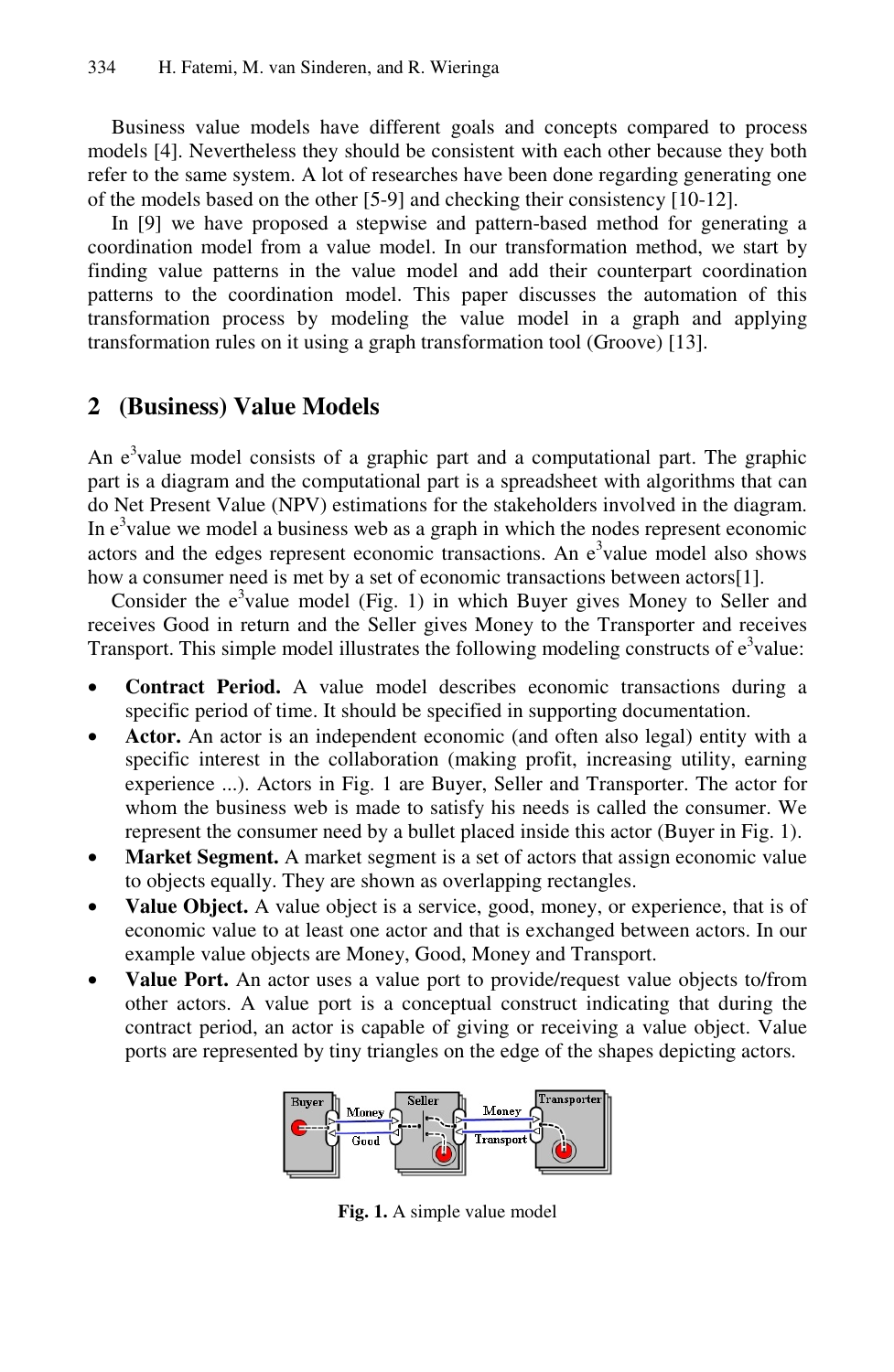- **Value Interface.** Value interfaces group value ports and indicate atomicity: if one value port in the interface is triggered in the contract period, all of them are triggered in that period (however the model makes no statement about when this will happen: this has to be specified in a corresponding coordination model). Value interfaces are represented by oval shapes surrounding the value ports.
- **Value Transfer.** Value transfers link value ports of different actors, implying that the actors are willing to transfer value objects in the indicated direction.
- **Value Transaction.** Value transfers should come in economic reciprocal pairs, which are called value transactions.
- **Dependency Path.** A dependency path connects value interfaces of the same actor together, meaning that if one of the value interfaces is triggered the connected value interfaces also must be triggered [1]. It consists of dependency nodes and connections. A dependency node is a consumer need, an AND-fork (the sign in the actor Seller) or AND-join, an OR-fork or OR-join, or a boundary element (Bull's eye sign). A consumer need is the trigger for the transfer of value objects. A boundary element indicates that no more value transfers can be triggered. A dependency is represented by a dashed line. After estimating the frequencies and values of the transactions in the computational part of the value model profitability estimations can be done by tracing the dependency path of transactions that are triggered by each occurrence of the consumer need.

#### **2.1 Value Model Example**

We take an example that handles clearing Intellectual Property Rights (IPR). It has two steps: 1) collecting fees from IPR users (owners of radio stations, bars, discotheque, etc.) who play music in public spaces to get money from it, and 2) repartitioning the collected fees to Right Owners (artists, producers, publishers, etc.). IPR fee collection is currently done based on statistical evidence, but SENA (http://www.sena.nl/), one of the main IPR societies in the Netherlands, is interested in a business model in which fees are collected on a pay-per-play basis, where for each music track, a track-specific business web of clearing organizations is composed.



**Fig. 2.** Value model of providing music by Streaming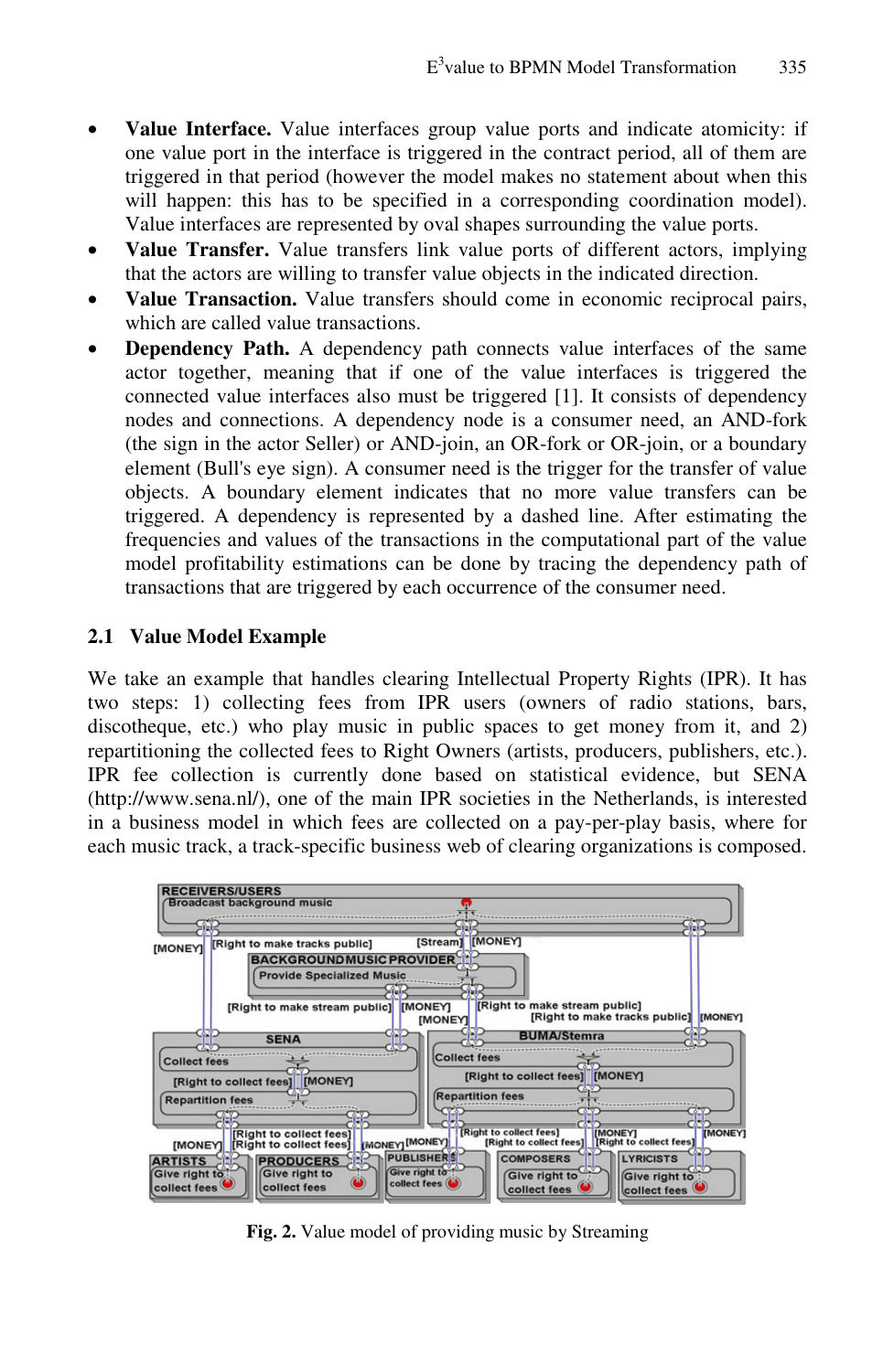The diagram (Fig. 2) shows a number of actors that are engaged in commercial transactions. Receivers of music (bars, restaurants, supermarkets, etc.) receive music from specialized companies that provide background music. The receivers as well as the background music providers have to pay for the rights of those involved in creating this music. In the Netherlands these rights are collected by two organizations, SENA and BUMA/Stemra each responsible for collecting rights on behalf of some specific right owners. All transactions, including music distribution, are done on-line.

#### **3 From Value Model to Coordination Model**

While there are satisfactory solutions for transforming models to text, this is not the case for transforming models to models. Graph-based-transformation approaches are inspired by theoretical work in graph rewriting. These approaches are powerful and declarative, but also complex. The complexity stems from the non-determinism in scheduling and application strategy, which requires careful consideration of termination of the transformation process and the rule application ordering.

We model the value model shown in Fig. 2 as a graph in Groove (Fig. 3). The AND/OR nodes connected to stakeholder's node by an edge labeled with 'r' indicate the logical relation (AND/OR) of the incoming/outgoing edges to/from a node. Each stakeholder node and the AND and OR nodes connected to it by an edge labeled with 'r' represent one integrated conceptual node. In this way, the model indicates that Receiver has three value exchanges with SENA, BMP and BUMA with an AND relation between them i.e. they make a unit of exchange which means either all of them occur or none. SENA has two value exchanges with Receiver and BMP with an OR relation between them. Upon receiving money either from Receiver or BMP, SENA should distribute it to the appropriate right owners. This graph is the starting graph in the model transformation process.

Two transformation rules are shown in Fig. 4. The rule in Fig. 4(a) indicates that if there is a pair of edges (value transfers), namely 'x' and 'y', between two distinct nodes (stakeholders), delete those two edges and add four nodes labeled with 'Send' and 'Request' connected to those two nodes by edges labeled with 'x' and 'y' as shown in Fig. 4(a). To prevent the recursive application of this rule on the newly added nodes, we need to specify in the rule that the two main nodes should be neither Send nor Request. Similarly, the rule in Fig. 4(b) indicates that if there is a single edge (value transfer), namely 'x', between two distinct nodes, delete that edge and add a node labeled with 'Send' connected to those two nodes by edges labeled with 'x' as shown in Fig. 4(b). To prevent application of this rule on the fake edges labeled with 'r' it is stipulated that the edge between the two nodes should not be labeled with 'r'. Again, to prevent the recursive application of this rule on the newly added node, we need to specify in the rule that the two main nodes should be neither Send nor Request.

The first rule has a higher priority, so Groove applies it first until it has no more matches. Then the second rule will be applied. If we don't specify priority for these two rules they conflict with each other and in case of having a pair of value exchanges between two stakeholders, instead of applying the first rule, the second rule may apply twice.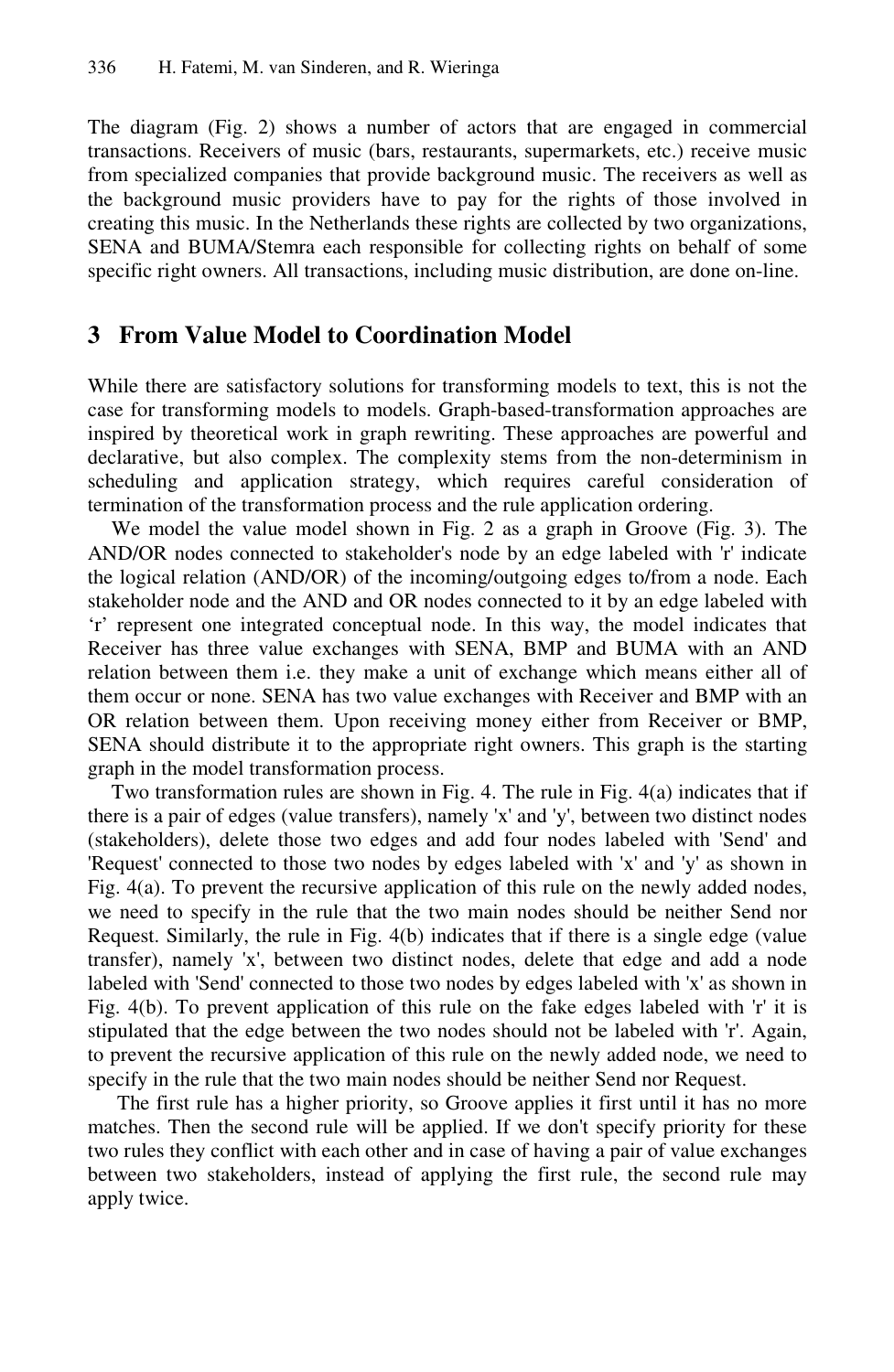

**Fig. 3.** Start graph for value model of providing music by streaming (Fig. 2)



**Fig. 4.** Two transformation rules modeled in Groove



**Fig. 5.** Final graph after applying the above two transformation rules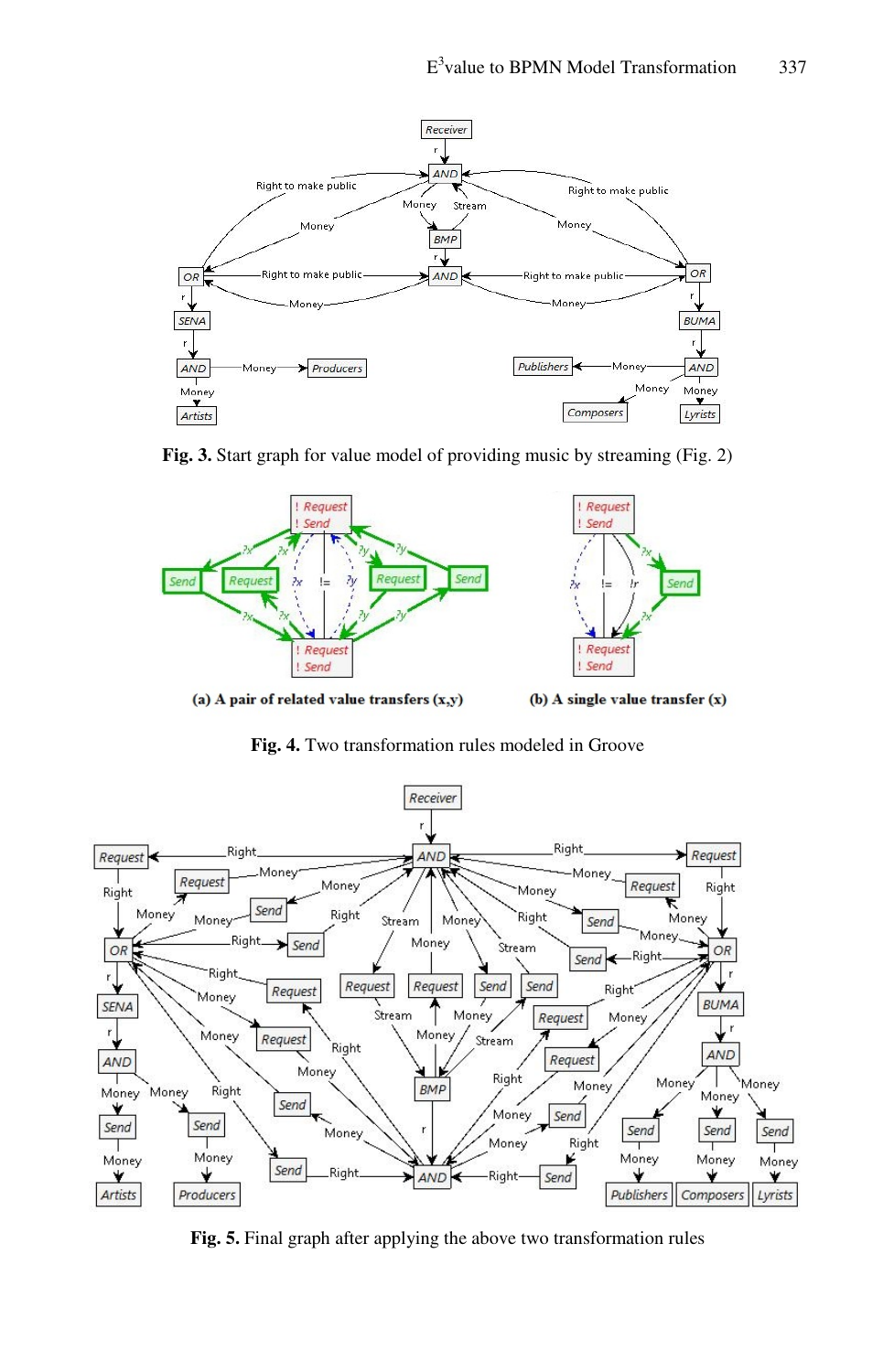Fig. 5 shows the final graph resulting from applying the transformation rules shown in Fig. 4 on the start graph. It shows all the necessary message exchanges between the stakeholders and the logical relation between the incoming/outgoing messages to/from a stakeholder's node. Note that there is no temporal ordering between the messages in this graph. Hence, the resulting graph is an interaction/communication model rather than a coordination model.

#### **3.1 Making the Coordination Model**

As we mentioned above, the result of the transformation process (Fig. 3) is not a coordination model but rather an interaction/communication model which shows all the necessary message interactions between the stakeholders and the logical relation between the incoming/outgoing messages to/from a stakeholder's node. To make a coordination model we need to add temporal ordering to the model, i.e. indicating the order in which the messages are exchanged between the actors.

The temporal meaning of the dependency path is merely that if the consumer need is triggered in the contract period, then the connected transactions are also triggered in the contract period. The dependency path actually represents the structure of the profitability computations not a process that coordinates the transactions. Many different coordination processes are compatible with a single value model.

Putting messages in a correct and meaningful order needs expert intervention and cannot be automated using the value model only. We need to supplement the value model with more information. Some of the messages indicate the transfer of value from one actor to the other, for example the Send message labeled with 'Money' from Receiver to SENA and the Send message labeled with 'Right' from SENA to Receiver imply the transfer of money and right respectively. The order in which these value objects are exchanged between stakeholders depends among others on the trust relations between the stakeholders. If, initially, Receiver sends the money to SENA in the hope that SENA acts reciprocally by returning the requested rights, it means that Receiver trusts SENA. Otherwise, if SENA, before receiving the money, sends the requested right to Receiver in the hope that Receiver will pay later, it means that SENA trusts Receiver. The third scenario, in which both SENA and Receiver need to trust each other at some point in time, is the case in which, initially, Receiver pays not all the money but part of it to SENA and then SENA sends the requested right to Receiver and finally Receiver sends SENA the remaining of the payment.

If we had the trust relations between the stakeholders or the way in which they want to transfer the value objects, then we could accordingly determine the temporal ordering of messages in the coordination model. For further discussions on the issue of message ordering using trust relations, we refer the reader to our recent work in [14].

We derived a coordination model from the model produced by the tool, but there is no space to show the resulting coordination model (which also is not of interest for this paper anyway). Ways to support this last part of transformation with automated solutions (e.g., providing the expert with decision support, or applying constraints implied by trust relations automatically) are for further study.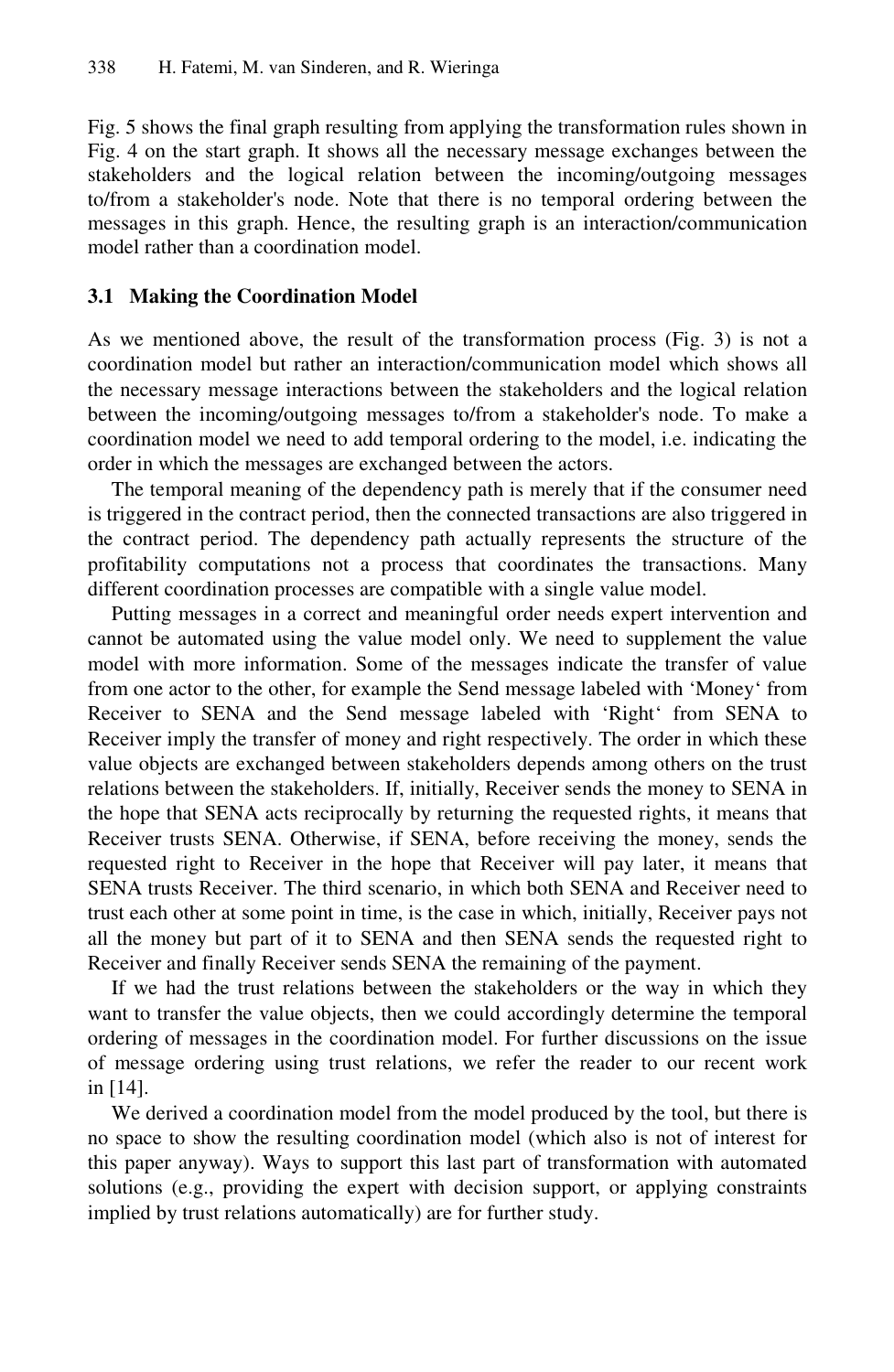### **4 Discussion**

According to [4], business value models and coordination process models can have different actors. This happens only when the two models have different granularities. By abstracting from the sub-actors and the internal activities inside the actors, both models can always be designed using the same actors. In what follows we assume that this has been done.

One of the main remaining differences between business value models and coordination process models is type of objects exchanged by actors [4, 9]. In a value model every object should be of value to at least one partner, but in a coordination model objects are not included necessarily because they are of economic value to a partner. They can also be included because they help coordinating the activities of the partners. The application of the transformation rules covers this difference by adding all the necessary interaction messages to the model regardless of whether they are of economic value to a partner. In this paper we use a pattern with minimal interaction messages (a pair of 'Request', 'Send' messages) to realize a value transfer. In general, patterns which include more detailed pre and post interaction messages can be used.

As a difference between business value models and coordination process models, [4] mentions a special case in which there is a value exchange (e.g. experience, entertainment, pleasure …) that has no associated direct physical or information flow in the coordination model. We think all value transfers, and all objects in a coordination model, are physical. In a coordination model, we abstract from the physical world and represent the manipulation and transfer of information, but the information is of course implemented physically. But this physical implementation (on paper, as electric signals, dots on a screen etc.) is not relevant and not insightful, so we abstract from it. In a value model, all transfers are physical too: on paper (money, books, pictures etc.), as sound (music, spoken information), etc. therefore we think this special kind of value exchanges are not real value exchanges. Instead they are the cause or effect of another value exchange. For example, assume that there is an online radio station that charges you if you want to listen to its music. In this case there is one obvious value transfer from the user/listener to the radio station which is 'Money'. However the reciprocal value object may be modeled as 'entertainment' in the value model. If so, applying our pattern does not yield an appropriate result. Nevertheless we think 'entertainment' is not a value transfer but it is the effect of a value transfer, namely 'Broadcasting Music'. Therefore, in this case 'Request'and 'Send' messages are indicating asking and giving permission.

The other main difference between business value models and coordination process models mentioned by  $[4, 9]$  is the notion of temporal ordering. In an  $e<sup>3</sup>$ value model there intentionally is no notion of time ordering at all [1]. Behavior and temporal order are beyond the value perspective and are part of the coordination perspective.

 $E<sup>3</sup>$ value models have a value reciprocity concept which basically means every value transfer should have an associated value transfer in reverse direction. This concept has no associated counterpart in the coordination process model.  $E<sup>3</sup>$  value also includes a computational part which enables the stakeholders to do profitability analysis which also has no associated counterpart in the coordination process model.